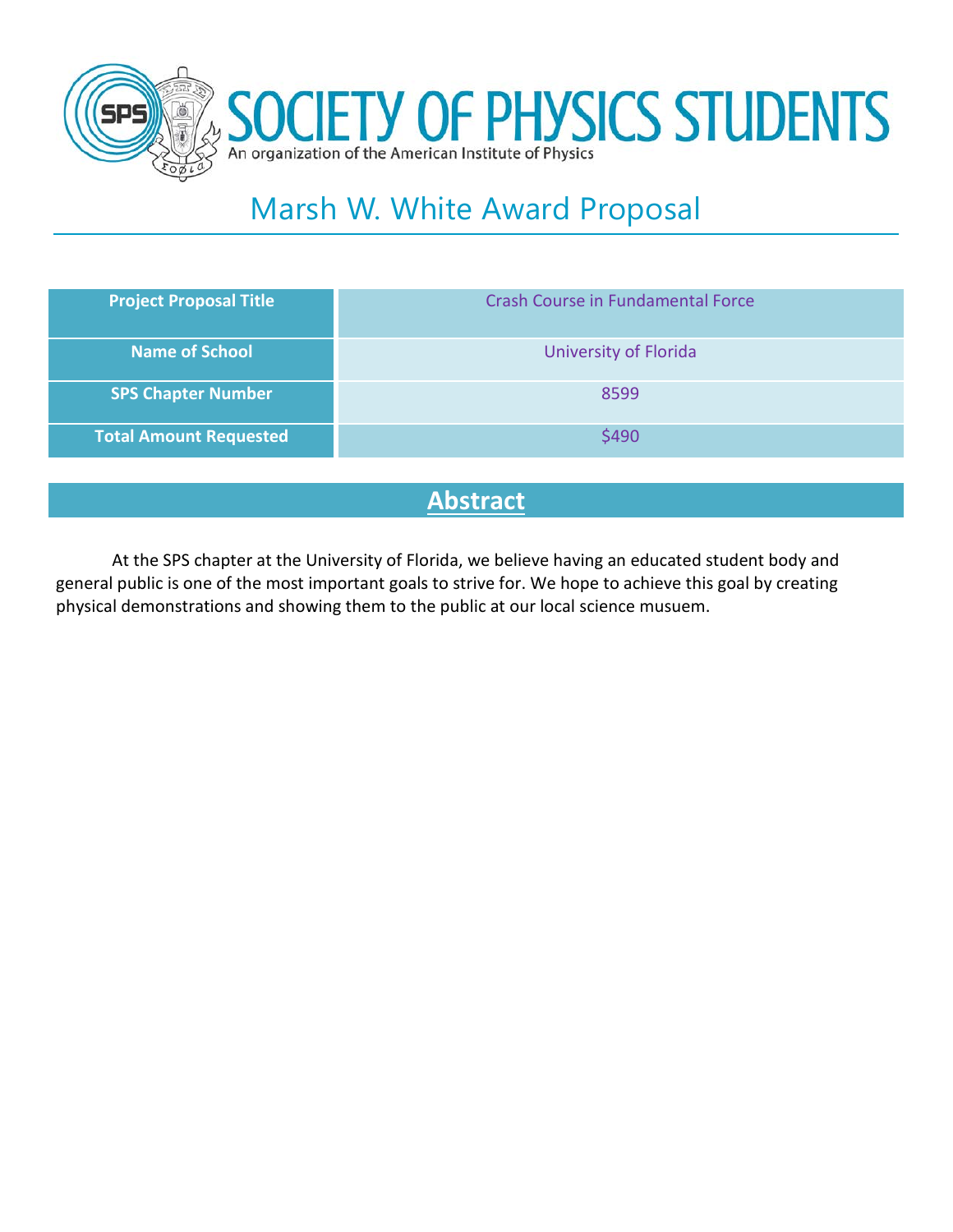#### **Overview of Proposed Project/Activity/Event**

"Crash Course in Fundamental Force" will be a series of demonstrations covering many topics in physics. This will include magnetism, waves, sound, mechanics, etc. For example, we will be showing and explaining when you pass an aluminum plate between two poles of a strong magnet, why it feels like you are passing the plate through a viscous substance. The UF SPS chapter tries to get the community involved in not only physics but in other sciences as well. There has been positive impact of physics outreach from an event that was coordinated for International Day of Women and Girls in Science, where people from all around Gainesville came to an event where women in science were invited to talk about their fields and answer questions about them. During this week we presented already existing demos at a local park. But with a larger budget, we would be able to create a greater number of demos and demos which are more elaborate. This would greatly increase the public's interaction and understanding of physics and science in general.

#### **How Proposed Activity Promotes Interest in Physics**

One of the main stigmas surrounding the field of physics is that it is only understood by elite geniuses. By creating educational and understandable physics demonstrations, we hope to diminish this stigma. For example, we could show them eddy currents, standing waves, and electromagnetism. This is all to show that physics is not just what is in popular culture (i.e. quantum physics, string theory) but that it applies to more of our lives than currently thought. If the public can understand the importance and practical use of the field of physics, then that is the best form of promotion.

Even if one person learns something new, then our project will have been a success. Physics is all about understanding the world in which we live, and regular means of education may not always be sufficient to achieve this goal. By each person learning something new about how the world works, then that has directly increased their appreciation for the field of physics.

#### **Plan for Carrying Out Proposed Project/Activity/Event**

Recently a new museum has opened up in Gainesville, the Cade Museum for Creativity and Invention. This museum would be an ideal place to perform our demonstrations on a regular basis, and they are very interested in working with us. We would have a large audience which is eager to learn. Since this would be run by the SPS chapter, the president would be in charge of making sure everything is planned so that everything runs smoothly and efficiently. There are eight SPS officers who would rotate managing the actual event. There will always be two officers present at the event. As for club members, there is a Facebook page and an e-mail list showing members that would be available for outreach. The members will be contacted 2-3 weeks in advance to ensure there are enough people to help out at the museum. The members will then be sorted into 3 categories: always available, occasionally available, and rarely available. By using this list, we will always be able to have people working the demos.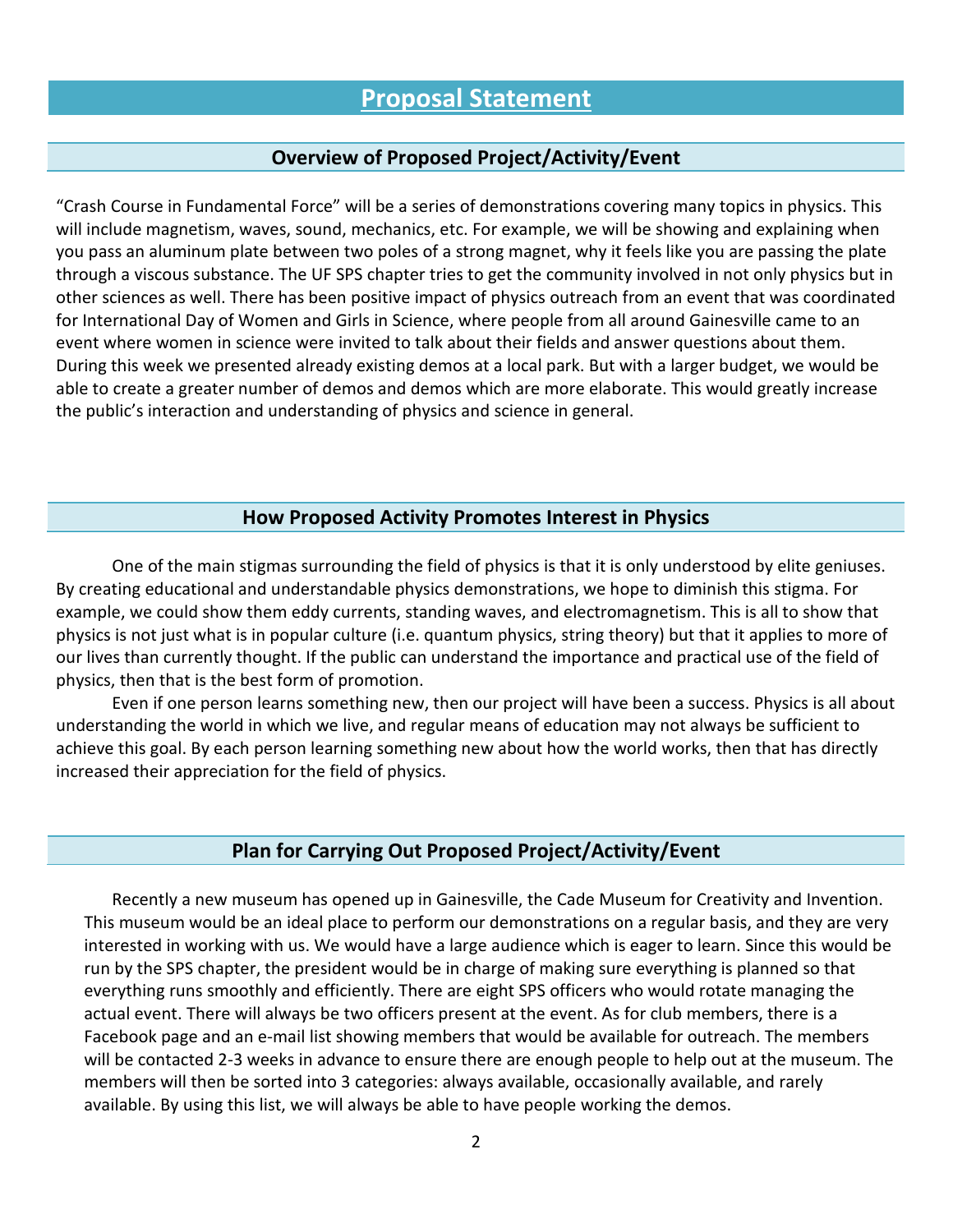Majority of the SPS members are not only physics majors; they are double majors in fields such as astronomy, mathematics, chemistry, and even geology. Because of this, SPS can work with the respective clubs to do more than just physics and expand it to all different sciences. Besides doing different physics subjects on different weeks, mechanics one week, electricity another, having other clubs involved will generate interest simply by telling attendees that there will be other sciences attending. The SPS officers will inform the local schools in the area as well as post fliers up around campus letting students know what SPS is doing and why. From there, word of mouth is the next best thing to generate interest.

Most of the SPS officers have done events like this before, so they know how to conduct outreach events with success. Since the demos describe basic physical phenomena, the SPS members are adequate to describe what the demos demonstrate. SPS will also contact different professors asking if they would like to be a part of "Crash Course in Fundamental Force" and present a few demos. This is so that the event will also showcase research and why it is needed.

#### **Project/Activity/Event Timeline**

Since it is already late in the semester, SPS would like to begin "Crash Course in Fundamental Force" at the beginning of next semester on January 17<sup>th</sup>. Assuming the mechanics demos will be on the first week, those will be finished first. Ideally, all the demos need to be finished by January 5<sup>th</sup>. All the materials will be bought by December 8<sup>th</sup>. Between then and January 5<sup>th</sup>, SPS members will be constructing any demos. By December 6<sup>th</sup>, there will be a list of interested professors and the availability schedule of SPS members. On January 12<sup>th</sup>, SPS will hold a soft demonstration of the demos with members of SPS and other clubs who are interested.

## **Activity Evaluation Plan**

The metrics which will be used to measure the success of "Crash Course in Fundamental Force" are how many people participated and mini-surveys. Every week the officers in charge at the Cade Museum will make a rough count of how many people showed interest and/or participated with the demos. Taking that into account with how busy the museum was that week and the demographics that week, we can establish a trend and see how much we are impacting the public. Another way to measure our impact is to give mini-surveys. This will be about 5 questions and will ask if they liked the demos, what they liked, what they disliked, anything they would like to see, and any criticisms they have. Since people usually do not like filling out surveys, we will offer a piece of candy as a trade-off. If that does not work, we can create an email account for participants to send any thoughts and opinions.

We will also invite professors out to see how we present the topics that week. Outreach becomes ineffective if the audience cannot understand what we are saying. Having professors there will give us insight into key strategies for engaging the audience, and they can perceive the feelings of the audience since they will be on their side.